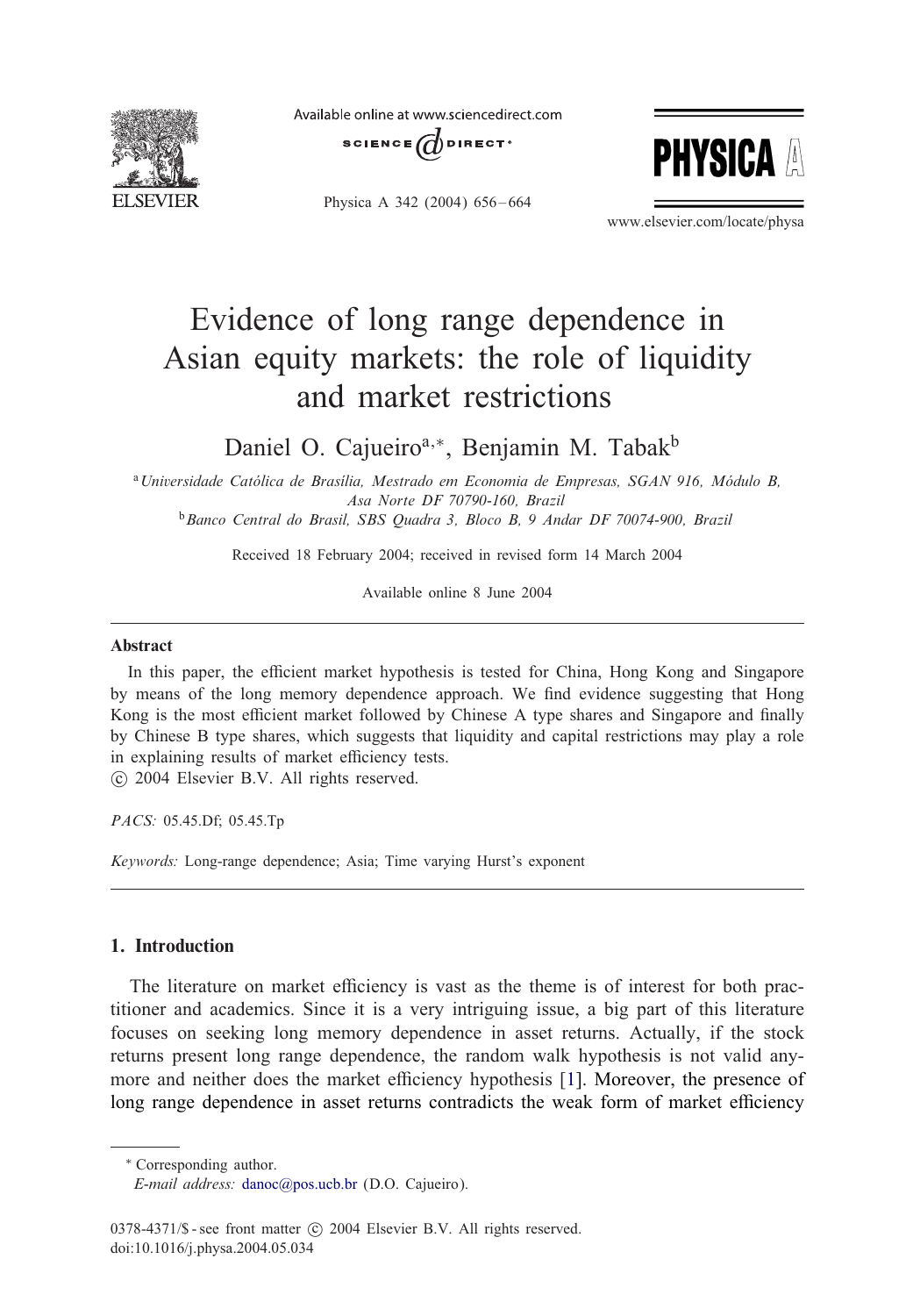which states that, under the information contained on the set formed by past returns, future returns are unpredictable [\[2\]](#page--1-0).

This paper tests long-range dependence for three diFerent countries: China, Hong Kong and Singapore. While the Chinese equity market is an emergent market which has two types of shares—one that is restricted to local investors (Class A shares) and other that is available only for foreign investors (Class B shares)—Hong Kong and Singapore are two developed economies. Thus, we have here a unique opportunity to test the effect of these differences of these two types of Chinese shares on the formation of the long-range dependence phenomena.

In this paper, our measure of long-range dependence is the Hurst's exponent. Additionally, since market efficiency (predictability) seems to evolve over time [\[3\]](#page--1-0), we measure this exponent statically (as the usual approach) and also dynamically.

The rest of the paper is divided as follows. Our measure of long-range dependence considered here are introduced in Section 2. In Section [3,](#page--1-0) the data used in this work is presented. In Section [4,](#page--1-0) the methodology employed in this paper is presented. In Section  $5$ , the empirical results of this work are exposed. Finally, Section  $6$  presents some conclusions of this work.

#### 2. Measures of long-range dependence

In this paper, the Hurst's exponent calculated by the classical  $R/S$  analysis [\[4,5\]](#page--1-0) is our measure of long range dependence.

The  $R/S$  analysis [\[4,5\]](#page--1-0) due to its simplicity is the most popular way to detect long-range dependence. Let  $X(t)$  be the price of a stock on a time t and  $r(t)$  be the logarithmic return denoted by  $r(t) = \ln(X(t+1)/X(t))$ .

The  $R/S$  statistic is the range of partial sums of deviations of times series from its mean, rescaled by its standard deviation. So, consider a sample of continuously compounded asset returns  $\{r(1), r(2), \ldots, r(\tau)\}$  and let  $\bar{r}_{\tau}$  denote the sample mean  $1/\tau \sum_{\tau} r(\tau)$  where  $\tau$  is the time span considered. Then the R/S statistic is given by

$$
(R/S)_{\tau} \equiv \frac{1}{s_{\tau}} \left[ \max_{1 \leq t \leq \tau} \sum_{t=1}^{\tau} \left( r(t) - \bar{r}_{\tau} \right) - \min_{1 \leq t \leq \tau} \sum_{t=1}^{\tau} \left( r(t) - \bar{r}_{\tau} \right) \right], \tag{1}
$$

where  $s<sub>\tau</sub>$  is the usual standard deviation estimator

$$
s_{\tau} \equiv \left[\frac{1}{\tau} \sum_{t} (r(t) - \bar{r}_{\tau})^2\right]^{1/2} . \tag{2}
$$

Hurst [\[4\]](#page--1-0) found that the rescaled range,  $R/S$ , for many records in time is very well described by the following empirical relation:

$$
(R/S)_\tau = (\tau/2)^H \tag{3}
$$